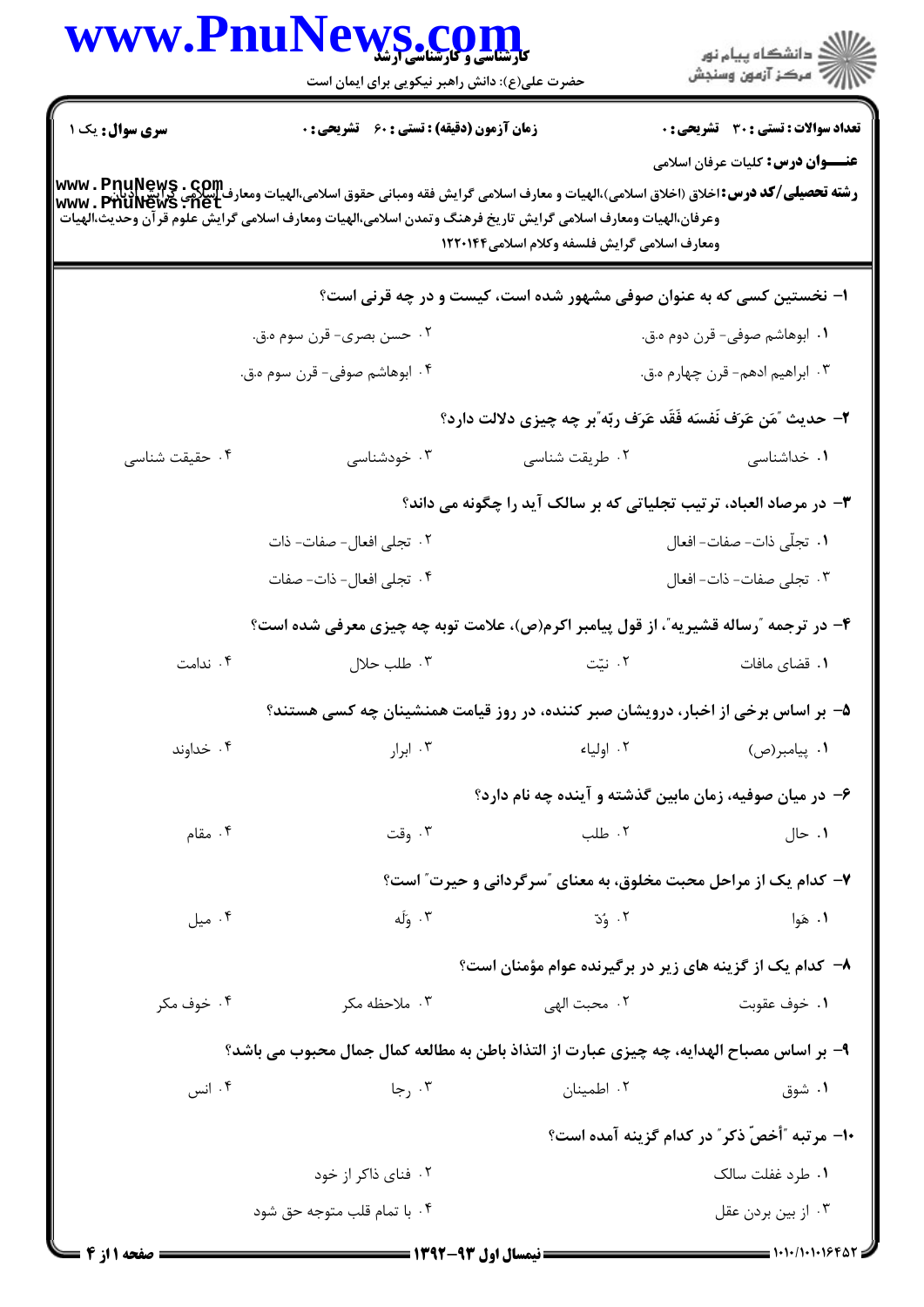|                                     | www.PnuNews.com<br>حضرت علی(ع): دانش راهبر نیکویی برای ایمان است                                                                                                                                                                                                                                                     |                                                                               |                                                                                          |
|-------------------------------------|----------------------------------------------------------------------------------------------------------------------------------------------------------------------------------------------------------------------------------------------------------------------------------------------------------------------|-------------------------------------------------------------------------------|------------------------------------------------------------------------------------------|
| <b>سری سوال : ۱ یک</b>              | <b>زمان آزمون (دقیقه) : تستی : 60 ٪ تشریحی : 0</b><br><b>رشته تحصيلي/كد درس:</b> اخلاق (اخلاق اسلامي)،الهيات و معارف اسلامي گرايش فقه ومباني حقوق اسلامي،الهيات ومعارف اسلامي<br>WWW . PhuNews . net<br>وعرفان،الهيات ومعارف اسلامي گرايش تاريخ فرهنگ وتمدن اسلامي،الهيات ومعارف اسلامي گرايش علوم قرآن وحديث،الهيات | ومعارف اسلامي گرايش فلسفه وكلام اسلامي1۲۲۰۱۴۴                                 | <b>تعداد سوالات : تستی : 30 - تشریحی : 0</b><br><b>عنــــوان درس:</b> کلیات عرفان اسلامی |
|                                     |                                                                                                                                                                                                                                                                                                                      | اا− فُضَیل عیاض با شنیدن کدام یک از آیات زیر توبه کرد؟                        |                                                                                          |
|                                     | ٢. أَلَم يَأْنِ للَّذينِ آمَنوا أَن تَخشَعَ قلوبُهُم لِذِكرِ الله                                                                                                                                                                                                                                                    | ٠١. و لَو أنَّهم آمَنوا و اتَّقوا لَمَثوبه مِن عِندالله خَيرٌ                 |                                                                                          |
|                                     | ۰۴ رتنا و ابعث فيهم رسولاً مِنهم يَتلوا عليهم أياتك                                                                                                                                                                                                                                                                  | ۰۳ و أقيموا الصّلوه و آتوا الزّكوه و ما تقَدّموا لِأنفسكم                     |                                                                                          |
|                                     |                                                                                                                                                                                                                                                                                                                      | <b>۱۲</b> - کدام یک از گزینه های زیر از تالیفات قرن چهارم هجری است؟           |                                                                                          |
|                                     | ٢. كشف المحجوب جُلّابي                                                                                                                                                                                                                                                                                               |                                                                               | ٠١. طبقات الصّوفيه سلّمى                                                                 |
| ۴. احياء علوم الدّين غزّالي         |                                                                                                                                                                                                                                                                                                                      | ٠٣ كنز السّالكين خواجه عبدالله                                                |                                                                                          |
|                                     |                                                                                                                                                                                                                                                                                                                      | ۱۳- خواجه نظام الملک در قرن پنجم به دست کدام یک از گزینه های زیر به قتل رسید؟ |                                                                                          |
| ۰۴ غزنويان                          | ۰۳ اسماعیلیه                                                                                                                                                                                                                                                                                                         | ۰۲ عثمانی ها                                                                  | ٠١ سلجوقيان                                                                              |
|                                     |                                                                                                                                                                                                                                                                                                                      | ۱۴- ابوالقاسم قشیری، رساله قشیریه را به چه دلیلی تالیف کرد؟                   |                                                                                          |
| ۰۲ بی اعتنایی متصوفه به امور دنیایی |                                                                                                                                                                                                                                                                                                                      | ۰۱ رها شدن صوفیه از تعصّب فکری                                                |                                                                                          |
| ۰۴ ظهور فساد در طريقت تصوف          |                                                                                                                                                                                                                                                                                                                      |                                                                               | ۰۳ نزاع و اختلاف مذهبی صوفیه                                                             |
|                                     |                                                                                                                                                                                                                                                                                                                      | 1۵– مدافع قوی و عالیقدر تصوف، در قرن هفتم چه کسی بود؟                         |                                                                                          |
| ۰۴ خواجه نصیر طوسی                  | ۰۳ خواجه عبدالله انصارى                                                                                                                                                                                                                                                                                              | ٠١ شيخ ابوسعيد ابوالخير مسمعد ٢٠ ابن الجوزي                                   |                                                                                          |
|                                     |                                                                                                                                                                                                                                                                                                                      | ١٦- لقب "ختم الشّعراء و فخر العارفين" منسوب به كيست؟                          |                                                                                          |
| ۰۴ سعدی                             | ۰۳ غزّالی                                                                                                                                                                                                                                                                                                            | ۰۲ عطار                                                                       | ۰۱ سنایی                                                                                 |
|                                     |                                                                                                                                                                                                                                                                                                                      |                                                                               | ۱۷- موضوع کتاب "نزهه الارواح" شهرزوری چیست؟                                              |
| ۰۲ بیان حکمت عملی و نظری اشراق      |                                                                                                                                                                                                                                                                                                                      | ٠١ شرح حال و روش فكرى شيخ اشراق                                               |                                                                                          |
| ۰۴ شرح عرفان و مسلک تصوف ظاهری      |                                                                                                                                                                                                                                                                                                                      | ۰۳ تفصیل و تأویل رموز وجودی نفس                                               |                                                                                          |
|                                     |                                                                                                                                                                                                                                                                                                                      | 1۸– مهمترین اثر عرفانی سهروردی در کدام گزینه آمده است؟                        |                                                                                          |
| ۰۴ طريقت نامه                       | ٠٣ روضات الجنات                                                                                                                                                                                                                                                                                                      | ٠٢ عوارف المعارف                                                              | <b>۱</b> . مصباح الكفايه                                                                 |
|                                     | ۱۹- "توبه، صبر، خوف و رجاء" جزو کدام رکن از ارکان مسلمانی از نظر امام محمد غزالی می باشد؟                                                                                                                                                                                                                            |                                                                               |                                                                                          |
| ۰۴ رکن منجیات                       | ۰۳ رکن معاملات                                                                                                                                                                                                                                                                                                       | ۰۲ رکن مهلکات                                                                 | ٠١ ركن عبادات                                                                            |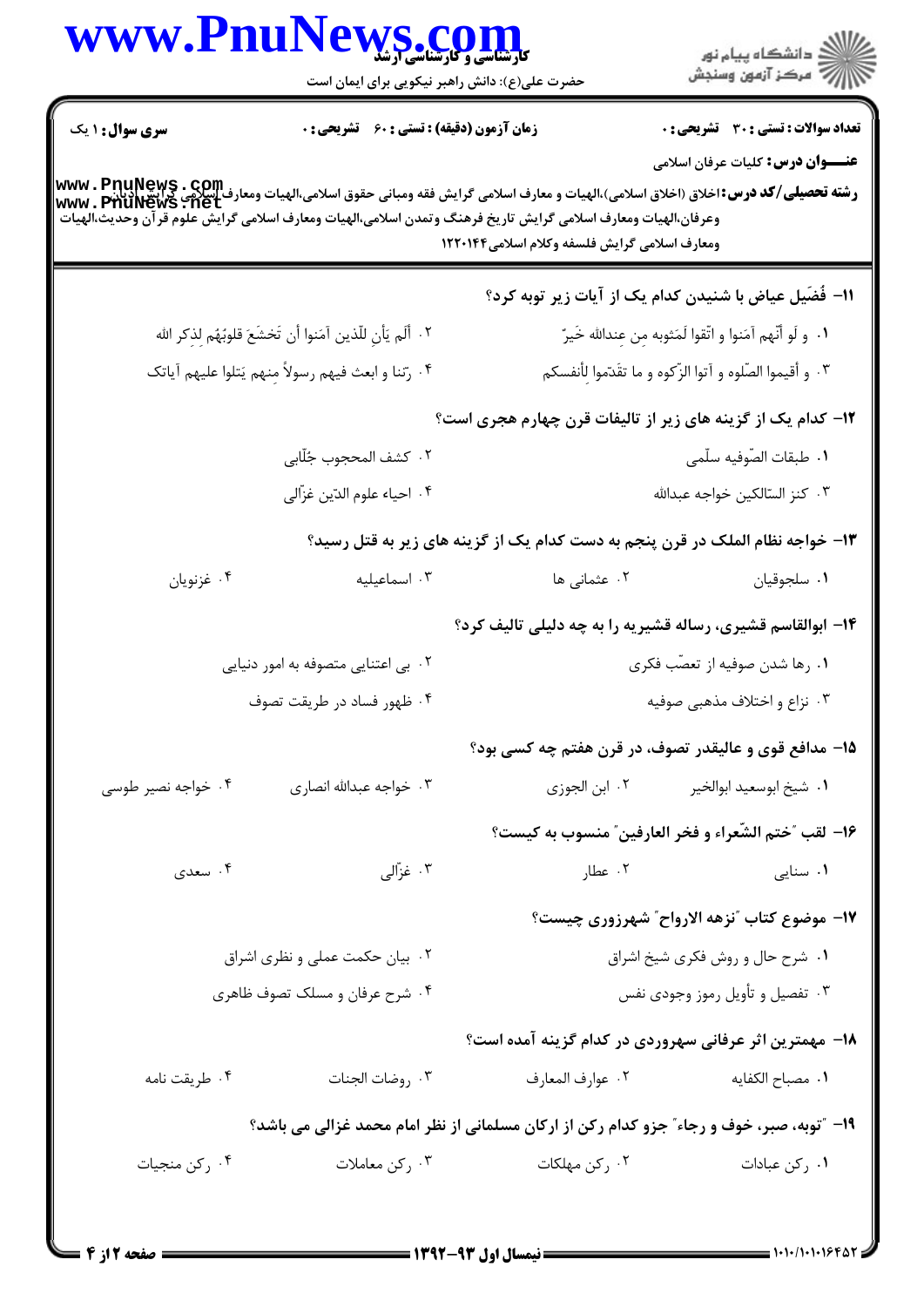| WWW.Phur               | <b>کارشناسی و کارشناشی آرشد</b><br>حضرت علی(ع): دانش راهبر نیکویی برای ایمان است                                                                                                                                                                                                                             |                                                                               | ڪ دانشڪاه پيام نور<br>ر∕⊂ مرڪز آزمون وسنڊش                                               |
|------------------------|--------------------------------------------------------------------------------------------------------------------------------------------------------------------------------------------------------------------------------------------------------------------------------------------------------------|-------------------------------------------------------------------------------|------------------------------------------------------------------------------------------|
| <b>سری سوال : ۱ یک</b> | <b>زمان آزمون (دقیقه) : تستی : 60 ٪ تشریحی : 0</b><br>رشته تحصيلي/كد درس:اخلاق (اخلاق اسلامي)،الهيات و معارف اسلامي گرايش فقه ومباني حقوق اسلامي،الهيات ومعارف اسلامي<br>www . PhuNews . net<br>وعرفان،الهيات ومعارف اسلامي گرايش تاريخ فرهنگ وتمدن اسلامي،الهيات ومعارف اسلامي گرايش علوم قرآن وحديث،الهيات | ومعارف اسلامي گرايش فلسفه وكلام اسلامي ۱۲۲۰۱۴۴                                | <b>تعداد سوالات : تستی : 30 ٪ تشریحی : 0</b><br><b>عنــــوان درس:</b> کلیات عرفان اسلامی |
|                        |                                                                                                                                                                                                                                                                                                              |                                                                               | <b>۲۰</b> - درباره "مقام" کدام گزینه صحیح می باشد؟                                       |
|                        | ۰۲ مقام واردی غیبی است                                                                                                                                                                                                                                                                                       |                                                                               | ٠١. مقام عطا است                                                                         |
|                        | ۰۴ مقام در تحت تصرف سالک درنیاید                                                                                                                                                                                                                                                                             |                                                                               | ۰۳ مقام کسبی است                                                                         |
|                        |                                                                                                                                                                                                                                                                                                              |                                                                               | <b>۲۱</b> - کدام یک از گزینه های زیر از تفکرات مولانا در تصوف، محسوب می شود؟             |
|                        | ۰۲ مولانا عرفانی منفی و راکد را ترویج می کند.                                                                                                                                                                                                                                                                |                                                                               | ۰۱ مریدان تصوف نیازی به کار و کوشش ندارند.                                               |
|                        | ۰۴ در تصوف، ریاضتهای دشوار جایز نیست.                                                                                                                                                                                                                                                                        |                                                                               | ٠٣ عشق واشراق در عرفان او جايي ندارد.                                                    |
|                        |                                                                                                                                                                                                                                                                                                              |                                                                               | ۲۲– از نظر استاد ابوعلی، سه درجه توکل به ترتیب (از بدایت تا نهایت) کدامند؟               |
| ۰۴ توکل- تفویض- تسلیم  | ۰۳ تفويض- تسليم- توكل                                                                                                                                                                                                                                                                                        | ۰۲ توکل- تسلیم- تفویض                                                         | ۰۱ تسليم- تفويض- توكل                                                                    |
|                        |                                                                                                                                                                                                                                                                                                              |                                                                               | <b>۲۳</b> - کدام یک از گزینه های زیر پیرامون ویژگیهای تصوف در قرن هشتم صحیح می باشد؟     |
|                        |                                                                                                                                                                                                                                                                                                              | ۰۱ از تغییرات مهم تصوف در قرن هشتم، دور شدن تشیع و تصوف از یکدیگر بود.        |                                                                                          |
|                        |                                                                                                                                                                                                                                                                                                              | ۲ . در قرن هشتم، تصوف از حالت علمی خارج گردید و دیگر آموزش داده نمی شد.       |                                                                                          |
|                        |                                                                                                                                                                                                                                                                                                              | ۰۳ در این قرن، خانقاهها از مرکزیت خارج شده و اهتمام زیادی به ساختن مدارس شد.  |                                                                                          |
|                        |                                                                                                                                                                                                                                                                                                              | ۰۴ در این قرن، عرفان ذوقی و شاعرانه با وجود شاعرانی مثل حافظ به حد کمال رسید. |                                                                                          |
|                        |                                                                                                                                                                                                                                                                                                              |                                                                               | <b>۲۴</b> - آیه آو کان الله علی کل شیءِ رقیبا"، بیانگر کدامیک از احوال است؟              |
| ۰۴ مراقبه              | ۰۳ خوف                                                                                                                                                                                                                                                                                                       | ۰۲ محبت                                                                       | ۰۱ قرب                                                                                   |
|                        | ۲۵– در مصباح الهدایه آمده است که "بنای همه احوال عالیه بر  است، همچنانکه بنای جمله مقامات                                                                                                                                                                                                                    |                                                                               | شريفه  است؟                                                                              |
| ۰۴ خوف- رجاء           | ۰۳ رجاء - توكل                                                                                                                                                                                                                                                                                               | ۰۲ توبه- محبت                                                                 | 1. محبيت- توبه                                                                           |
|                        |                                                                                                                                                                                                                                                                                                              |                                                                               | ٢٦- سبب خوف عقوبت چيست؟                                                                  |
|                        | ۲. ملاحظه مکر و مطالعه جنایت                                                                                                                                                                                                                                                                                 |                                                                               | ۰۱ محبت الهي و ملاحظه مكر                                                                |
|                        | ۰۴ محبت الهي و تصديق وعيد                                                                                                                                                                                                                                                                                    |                                                                               | ۰۳ تصديق وعيد و مطالعه جنايت                                                             |
|                        |                                                                                                                                                                                                                                                                                                              |                                                                               | ٢٧- از مراتب يقين، "عين اليقين" مقام كدام گروه است؟                                      |
| ۰۴ مجاهدان             | ۰۳ دوستان                                                                                                                                                                                                                                                                                                    | ۰۲ علما                                                                       | ٠١. عارفان                                                                               |
|                        |                                                                                                                                                                                                                                                                                                              |                                                                               |                                                                                          |